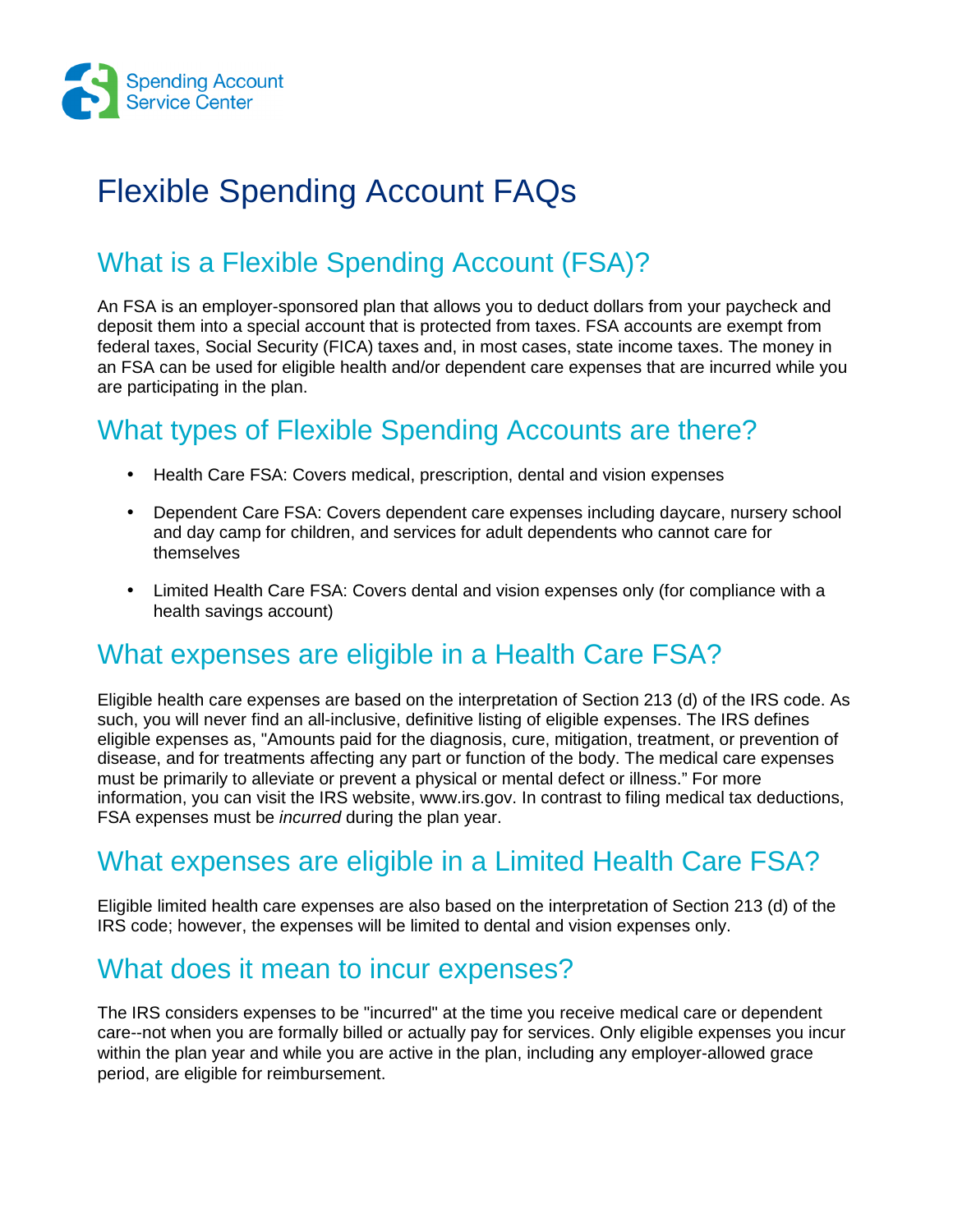## When does my FSA become effective?

Your FSA becomes effective **on the date you are eligible**. An FSA does not always start on your hire date. Contributions to your account begin as soon as administratively possible after you are enrolled, typically the first paycheck after your effective date.

## How do I participate in an FSA?

To participate, you must enroll during your new hire enrollment period or elect to participate during annual Open Enrollment. If you have a life event change (for example, birth or adoption of a child), then you may be able to enroll without waiting for annual Open Enrollment, if you enroll within 31 days of the change.

#### Who qualifies as an eligible dependent?

 An eligible dependent is any dependent for which an employee pays a provider to care for him/her while they are at work or looking for work. The dependent must be under the age of 13 or incapable of taking care of themselves, and live in the employee's home for more than half of the year.

FSAs do not require that your dependents be covered under your health insurance plan. You can use your account to pay for eligible health care expenses for your family, regardless of the health insurance plan in which they are enrolled.

## How often can I request reimbursements?

If you pay for an expense out of pocket, reimbursements can be requested as often as qualified expenses are incurred. Expenses must be incurred during the plan year and the reimbursement must be requested before the end of the run-out period.

## Will I receive a debit card with my Flexible Spending Account?



**NEW:** MMA Blue Card

Yes. The MMA Blue Card Prepaid Benefits Card is a special-purpose MasterCard® that gives you an easy, automatic way to pay for eligible health care expenses. The card lets you electronically access the pre-tax amounts set aside in your respective employee benefits accounts.

It works like a MasterCard®, with the value of your account contributions stored on it. When you have eligible expenses at a business that accepts MasterCard®, simply use your card. The amount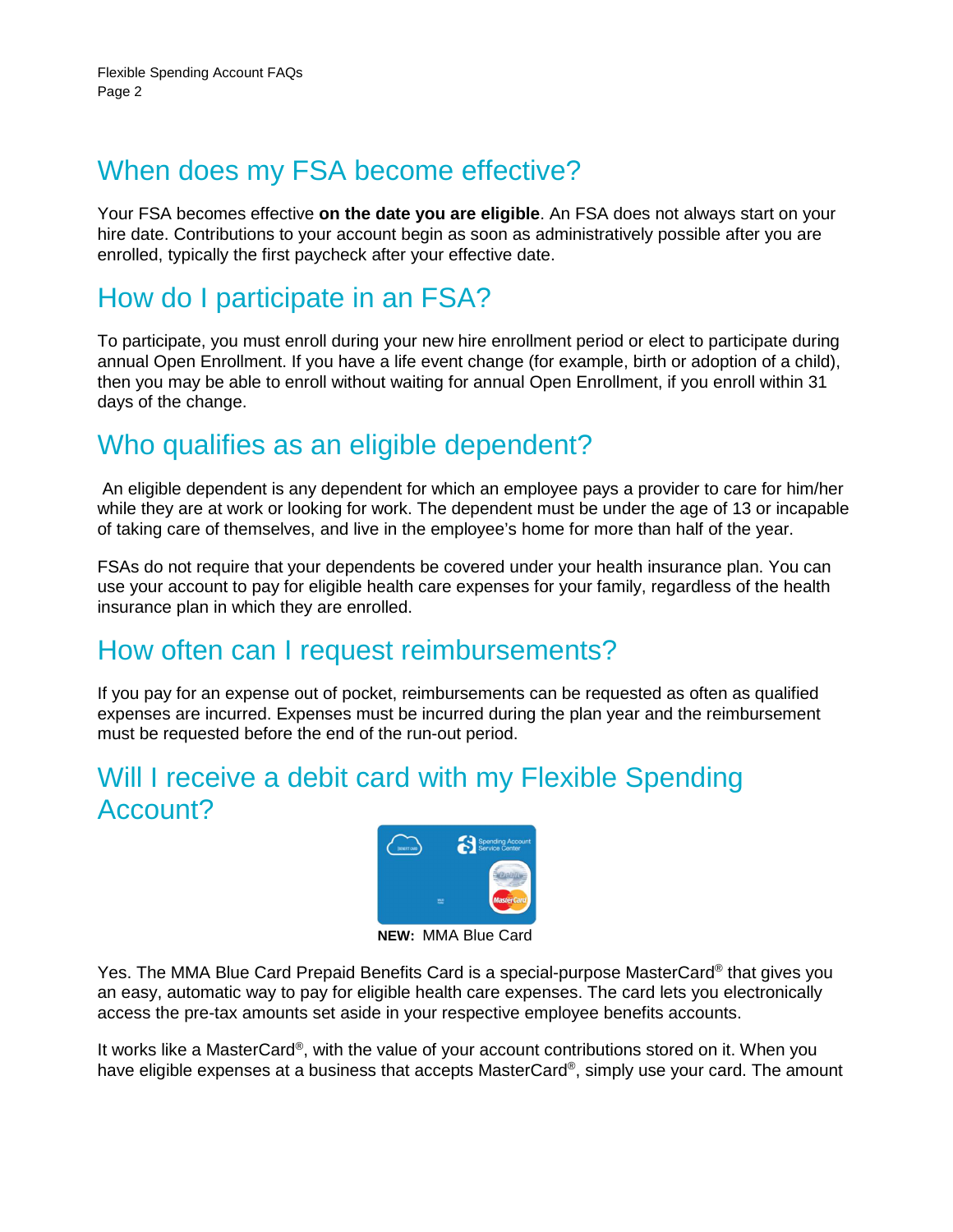of the eligible purchases will be deducted – automatically – from your account and the pre-tax dollars will be electronically transferred to the provider/merchant for immediate payment.

#### What happens if I have money remaining in my account at the end of the year?

Flexible Spending Accounts are "Use It or Lose It" plans. You will forfeit the money that remains in your account. Any excess funds are kept by the employer and can be used to offset the costs of administering the program. The IRS regulations require this, and do not allow employers to return the money to plan participants.

#### Dependent Care Grace Period

The FSA Grace Period allows you to have an additional 2  $\frac{1}{2}$  months after the end of the plan year to spend down money that is left in your FSA healthcare account. This extension of time to incur expenses reduces the chance for any forfeitures, as every 12 month plan year is, in essence, 14  $\frac{1}{2}$ months.

Only those who have FSA coverage through the last day of the Plan Year can continue to incur claims during the Grace Period

All FSA claims and transactions for services during the Grace Period will automatically be applied and processed from your earlier Plan Year balance first if filed by the claims filing deadline for that Plan Year. If your claim exceeds the available funds from the earlier Plan Year, any excess will be automatically applied to the current plan year.

#### Health Care and Limited Health Care Balance Carryover Option

The Balance Carryover option allows you to carryover up to \$550 of the remaining balance of your Health Care Spending Account into the next Plan Year to be used for future expenses. The amount carried over can be added to the balance of your newly elected account in addition to IRS maximum limits. Plans that offer a carryover feature do not offer a grace period.

The run-out period will occur during the period of time that you may have carried over a balance. You may continue to submit your expenses for the previous plan year through the run-out period deadline. If there is an amount was carried over and it can be used toward those previous year expenses, the balance will automatically roll back to allow for reimbursement of the claims.

#### Can I change my election or stop contributing money to my FSA at any time during the plan year?

Federal regulations state that once you have enrolled in an FSA, you cannot change your election amount unless you have a qualifying life event.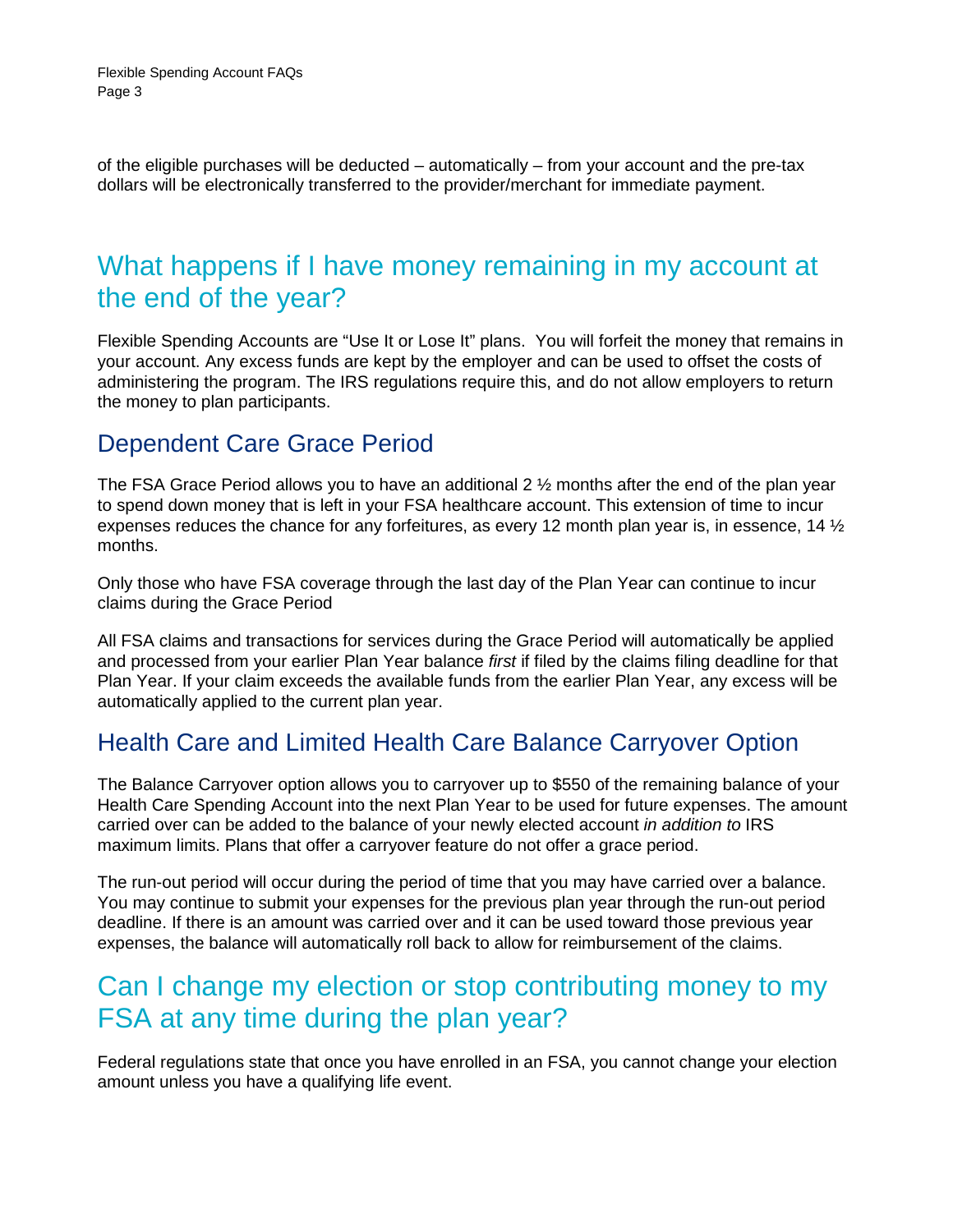## What happens to my FSA if I terminate employment in the middle of a plan year?

You will have a specific amount of time, called the run-out period, during which you can submit claims that were incurred prior to your termination date. You employer determines the run-out period. You may not be reimbursed for any claims incurred after your termination date. However, you may be able to continue your Health Care FSA coverage under COBRA.

#### How much will I really save in taxes by contributing to an FSA?

Generally, contributions you make to your FSA are not subject to federal or social security taxes. In most instances, there are no state taxes taken out either. The amount you may save depends upon:

- The amount you put into your FSA
- The tax percentage you would normally pay on that money (tax bracket)

Let's say you want \$2,000 taken out of your paycheck this year to put into your FSA. The money you direct to your FSA is taken out of your check before taxes are taken out. That reduces your taxable income by \$2,000.

For example, let's say that you normally pay 30 percent in federal, social security and state taxes on your income. In this example, you would enjoy a tax savings of 30 percent of the \$2,000. In other words, you could get a \$600 tax savings on the \$2,000 you directed to your FSA.

#### Does my daycare provider need to be licensed in order to use the Dependent Care FSA?

No, you can use the Dependent Care FSA to cover expenses for anyone who watches your children while you and your spouse are working. It can even be a family member, as long as that person is not your tax dependent. You must provide the Social Security number or Tax ID of your daycare provider, and that person must claim the income.

#### My spouse is a stay at home parent, can I use the Dependent Care FSA to pay for preschool?

No, the regulations state that care must be rendered so that both you and your spouse can be gainfully employed, look for gainful employment or attend school.